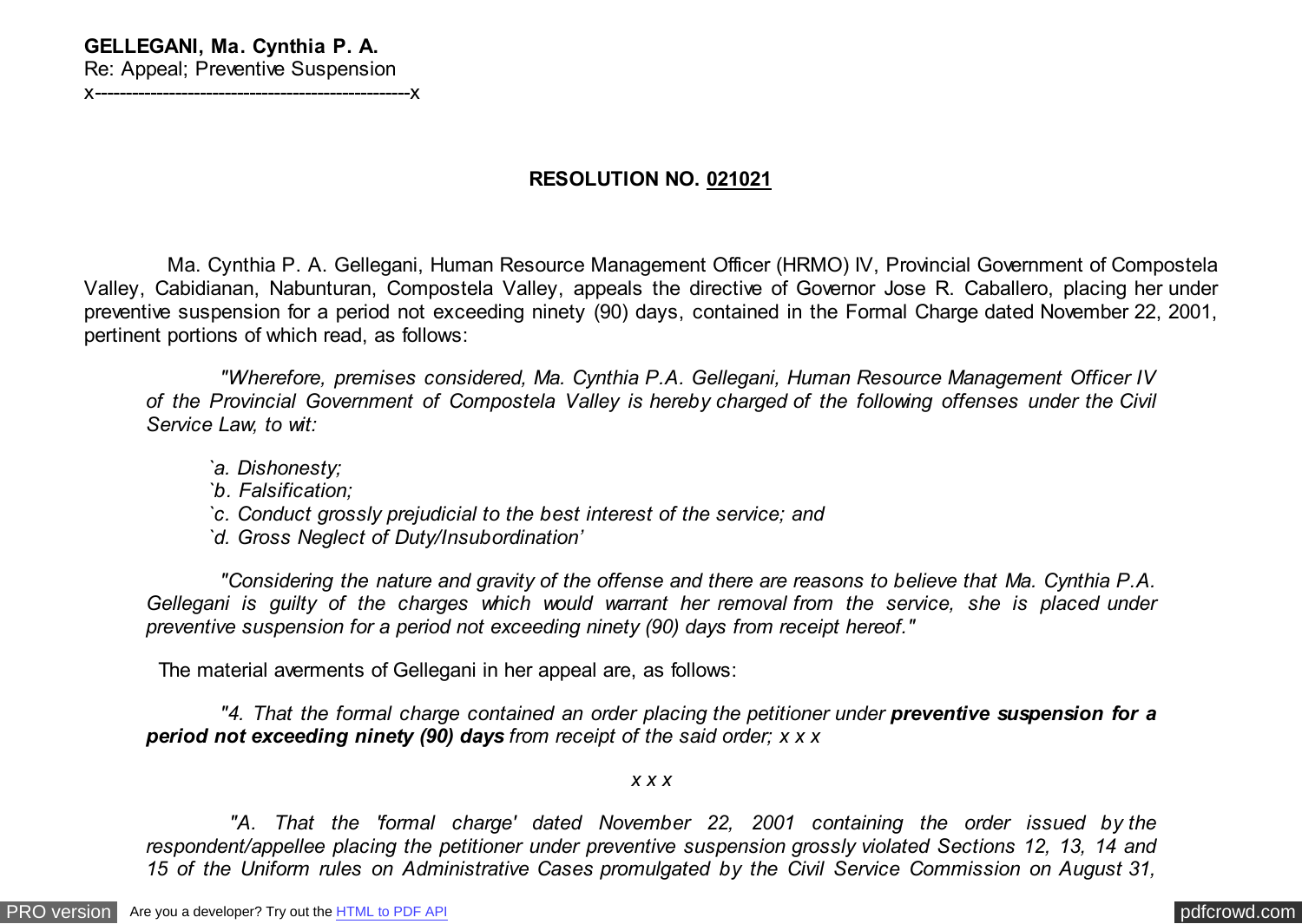*1999; The provisions of the said sections categorically outlined that the conduct of a PRELIMINARY INVESTIGATION is a condition precedent before the disciplining authority (in the instant case the respondent/appellee) could issue the 'formal charge';*

 *"B. That the order of preventive suspension violated Section 85 of RA 7160, otherwise known as the Local government Code of 1991;*

 *"C. That as can be gleaned from petitioner's counter-affidavit which she executed in answer to the irregularly issued 'formal charge', there is no actual or legal basis to warrant the issuance of an order placing the petitioner under preventive suspension;*

 *"D. That the 'formal charge' containing the petitioner's preventive suspension constitutes as one of the UNBROKEN SERIES OF HARASSMENTS AND INTIMIDATIONS committed by the respondent/appellee in order to pressure her to resign from her employment as Chief of the Human Resource Management Division holding the position of Human Resource Management Officer IV of the Province of Compostela Valley, Philippines;*

#### *x x x*

When requested to comment, Governor Caballero argued, as follows:

 *"2. It must be stressed that the conduct of a preliminary investigation as described in Sections 12, 13, 14 and 15 of CSC Resolution 991936 includes the ex-parte examination of records and documents readily available from a government office and necessarily includes a fact-finding investigation. These requirements have been complied with by the undersigned. A fact-finding investigation was in fact made wherein official documents such as petitioner's daily time records showing falsification were gathered and were among those made as basis for the issuance of the formal charge. Before the formal charge was issued, the undersigned in fact directed the herein appellant on November 5, 2001 x x x to explain in writing her submission of a falsified daily time record. Because prima facie evidence was established based on the foregoing official documents and other evidence, the formal charge was issued. xxx.*

#### *x x x*

[PRO version](http://pdfcrowd.com/customize/) Are you a developer? Try out th[e HTML to PDF API](http://pdfcrowd.com/html-to-pdf-api/?ref=pdf) contract the contract of the HTML to PDF API [pdfcrowd.com](http://pdfcrowd.com)  *"3. x x x The preventive suspension does not in any way violate Section 85 of Republic Act 7160. It is worth emphasizing that Sec. 85(b) thereof states that if the delay in the proceedings of the case is due to the fault, neglect or request of the respondent, the time of the delay shall not be counted in computing the period of suspension. This provision is reiterated in Section 20 of CSC Resolution 991936. Appellant's preventive suspension started on December 4, 2001, the date she received the formal charge. The formal investigation of the administrative case against her started on January 3, 2002 and is still on-going up to the present. If there is a*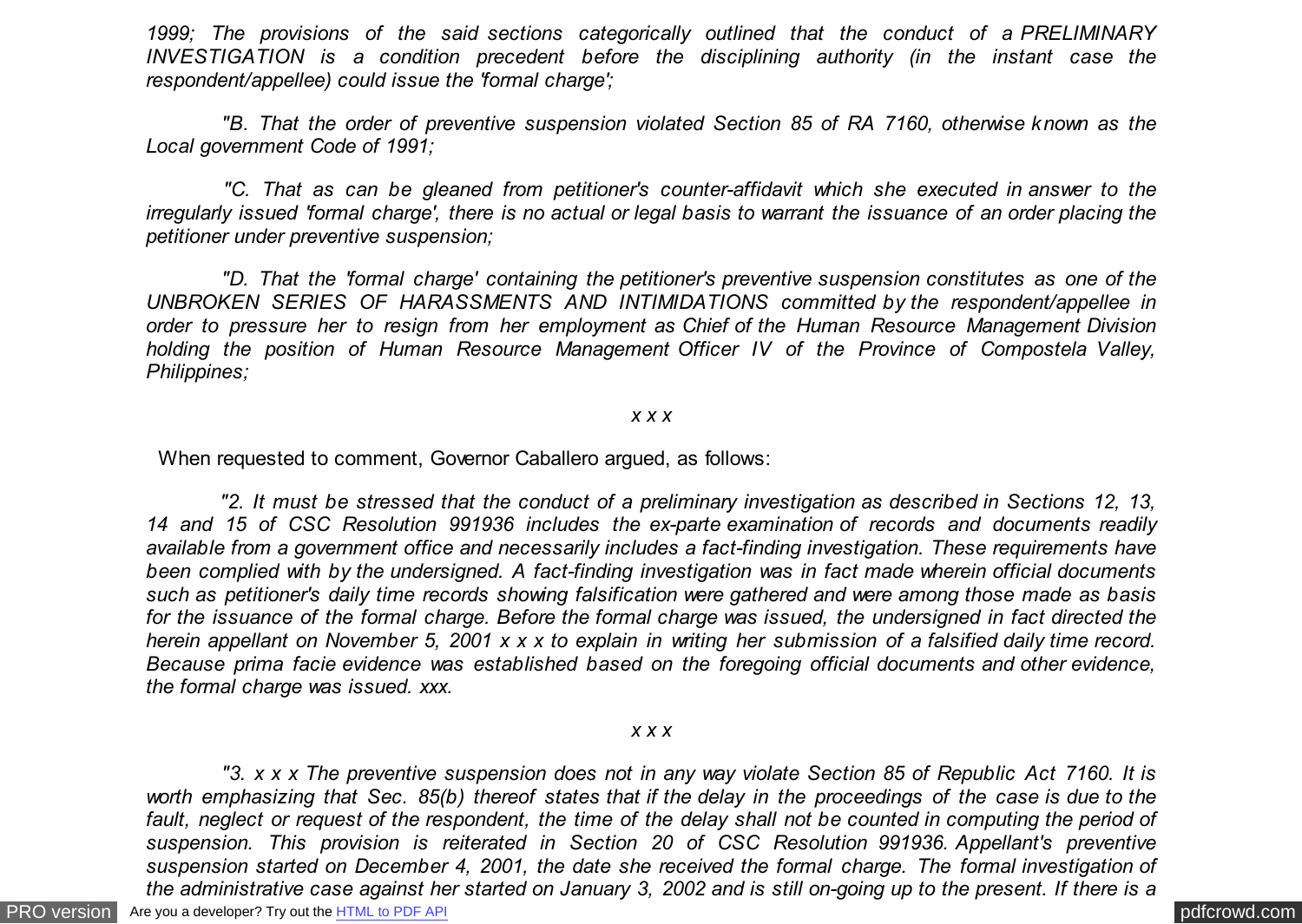*delay in the conclusion of the hearing, it is solely attributable to her.*

 *"4. Records bear out that series of postponements were made at her instance - first, due to the death of her counsel, Atty. Florante Garcia, the withdrawal of Atty. Jumamil, her second lawyer and a request for resetting made by her present lawyer, Atty. Abarquez. She was in fact supposedly deemed to have waived her right to cross-examine the prosecution's witnesses due to her non-appearance during the hearing of the case if not for the reconsiderations given to her. The time of the delay caused by her should not have been counted in the computation of the period of suspension but despite this, she was ordered to report back to work in the exigency of the service x x x. Still, she refused to heed said order x x x.*

#### *x x x*

 *"5. Appellant's claim that the issuance of the preventive suspension order is improper is without merit. She was formally charged of dishonesty, falsification, conduct grossly prejudicial to the best interest of the service, gross neglect of duty and insubordination. The charges of dishonesty and neglect in the performance of duty are among the offenses of which a respondent may be preventively suspended as stated in Section 19 of CSC Resolution No. 991936.*

## *x x x"*

 Records show that on July 9, 2001, Governor Caballero issued two (2) office orders to Gellegani, specifically Office Order No. 025-2001 which reads:

*"In the exigency of the service, you are hereby reassigned to the Office of the Provincial Governor, Purok I, Poblacion, Nabunturan. As such you are to report to the undersigned for further instructions."*

and Office Order No. 025-A-2001 which states:

*"In view thereof, you are directed to conduct a 2-month personnel and organizational audit of the Office of the Provincial Health with the end view of determining its service delivery efficiency and effectiveness, manpower needs, present personnel skills inventory and organizational and structural needs. Upon completion of this assigned task, you are to submit to the undersigned a written detailed report to guide management of future decision making.*

*"In order to pursue this special assignment effectively, you are temporarily relieved of your present assignment and functions as Chief of the Human Resource Management Division in the Office of the Provincial Administrator effective immediately."*

Gellegani received Office Order Nos. 025-2001 and 025-A-2001 on July 10, 2001 and July 26, 2001, respectively. Upon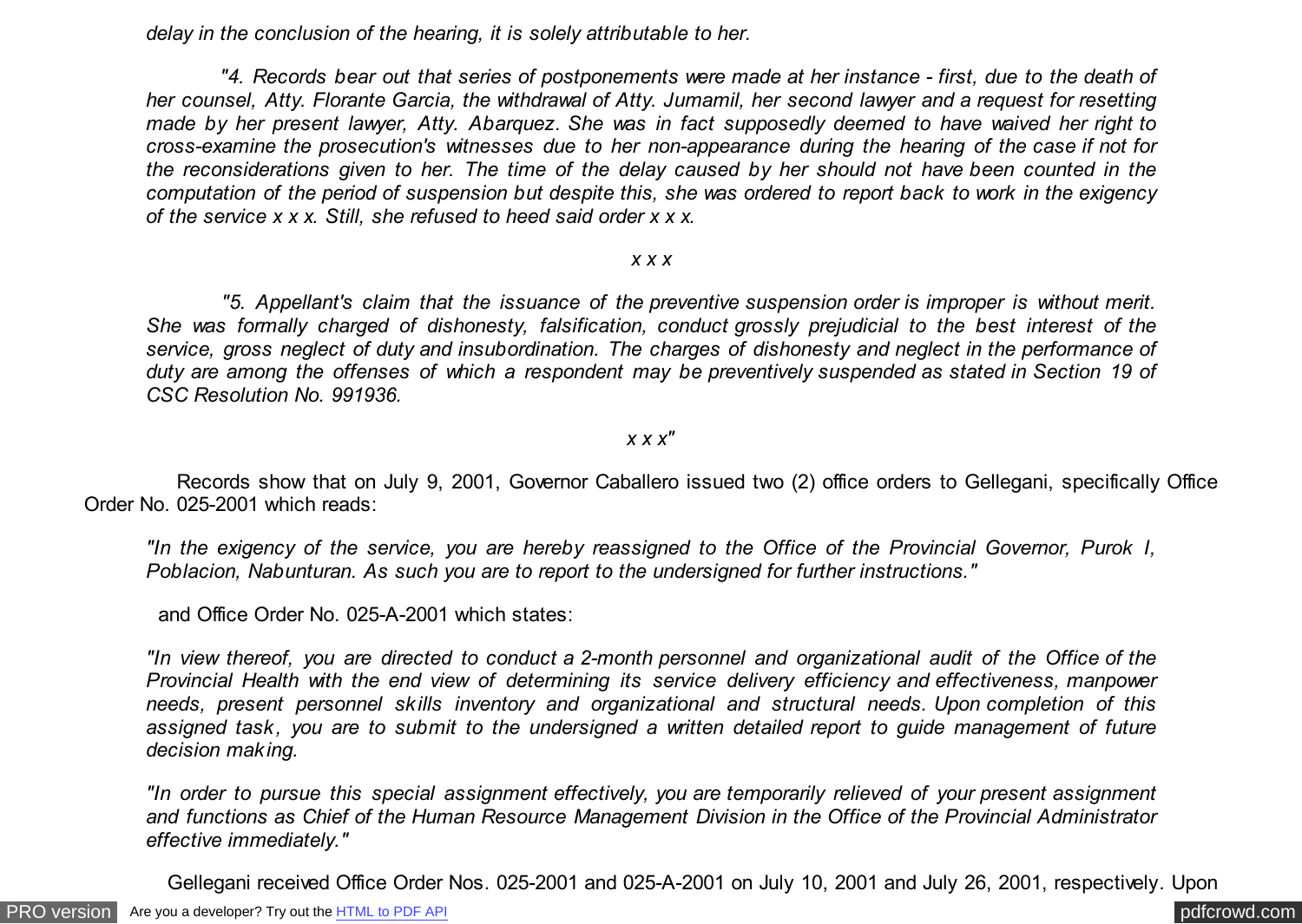receipt of Office Order No. 025-A-2001, she immediately reported for work at the Provincial Health Office and stayed thereat until she completed her assigned task and submitted the personnel audit report to the Office of the Governor on October 26, 2001.

 On October 30, 2001, she wrote to Governor Caballero apprising him, among other things, that she has reported back to the Human Resource Management Division. In response thereto, Governor Caballero in his letter dated November 5, 2001 said, thus:

 *"Referring to your letter of 30 October 2001, please be informed that Office Order No. 025-2001 has not been recalled or modified by any subsequent order or issuances made by this office.*

 *"As such, your legal place of work is still with the Office of the Provincial Governor. Your non-reporting to the Office is tantamount to absence without leave."*

 On the same date, November 5, 2001, Governor Caballero required Gellegani to explain in writing why she should not be administratively charged for falsifying her daily time record, specifically for her failure to record her attendance in the Computerized Attendance Tracking System (CATS) at the Office of the Provincial Governor after the conduct of the personnel audit. Gellegani explained that she did not falsify her daily time record and claimed that:

*"02. Up to October 26, 2001 I was finalizing my PHO personnel audit report, hence, I was logging-in/timing-in through Computerized Attendance Tracking System (CATS) at the PHO, therefore I did not falsify my DTR. Furthermore, even my October 01-15, 2001 DTR was initialed by Dr. Basanes because even the other PHO personnel actually saw and witnessed my audit work. After Dr. Basanes initialed my DTR, Atty. Ranario signed it, I was informed that subsequently Atty. Ranario had his signature erased, and Dr. Basanes also had his initial erased. I then had an audience with Atty. Ranario asking why he had his signature erased when in fact he is still my immediate superior, he said that he is just following orders. So I tried to trace my DTR and M. Labrador, PHO AO-Designate said that you will be the one to sign my DTR. Consequently, I forwarded said DTR to you for signature and in your behalf Mr. J. Reterba signed x x x.*

*"03. After I finished my personnel audit at PHO, as stated in my letter of October 30, 2001, I returned to my official work station, Human Resource Management Division, Office of the Governor;"*

 On November 22, 2001, Governor Caballero issued a Formal Charge to Gellegani charging her with Dishonesty, Falsification of Official Documents, Conduct Grossly Prejudicial to the Best Interest of the Service, Gross Neglect of Duty and Insubordination. Likewise, the formal charge contained a directive placing Gellegani under preventive suspension for a period not exceeding ninety (90) days effective from receipt thereof.

Thus, the instant appeal.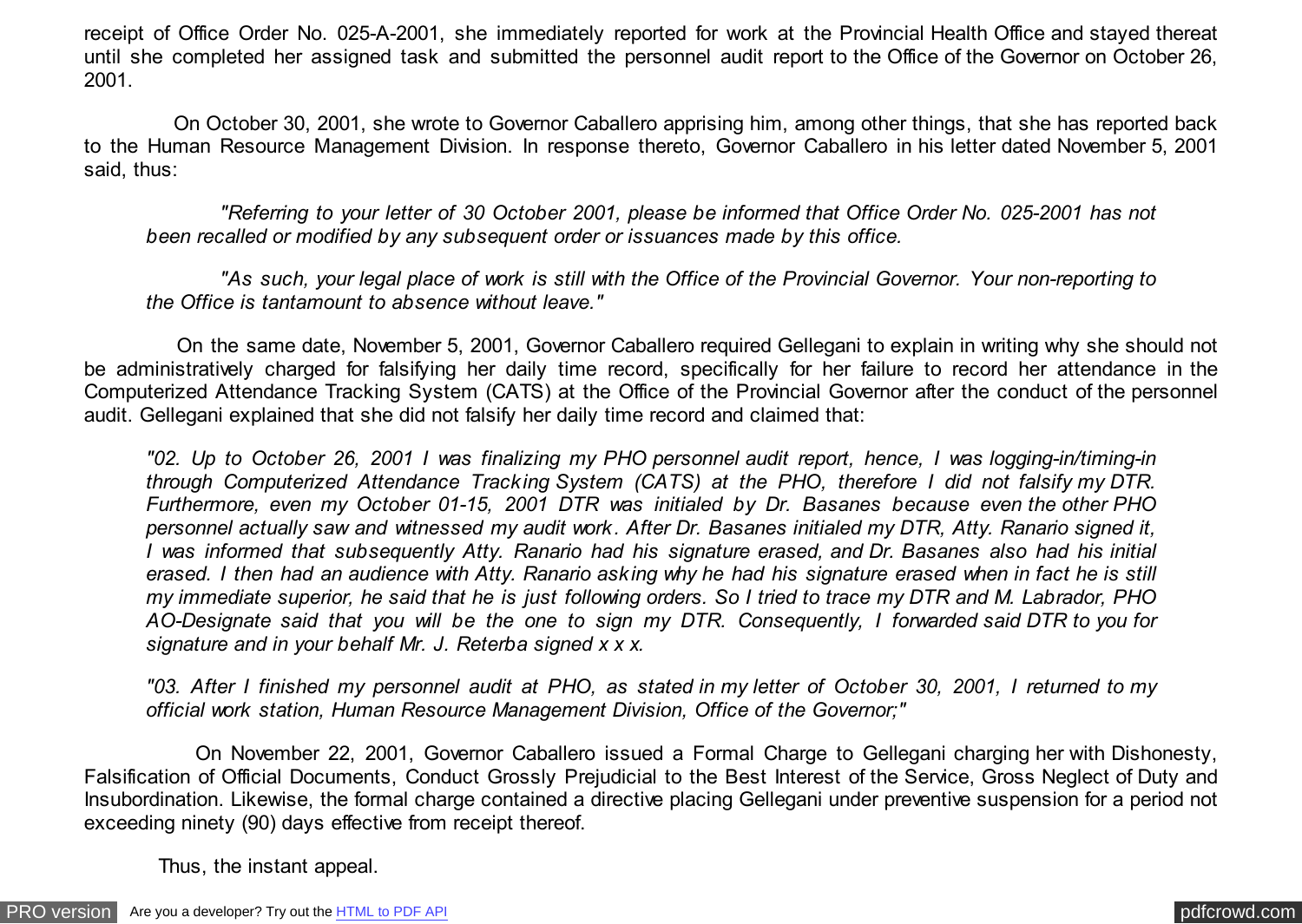The focal issue to be resolved is whether the imposition of the preventive suspension upon Gellegani is in order and in accordance with the Civil Service law and rules and existing jurisprudence.

The Commission rules in the negative.

 At the outset, the ninety (90)-day preventive suspension imposed upon Gellegani is clearly repugnant to **Section 85(a) of the Local Government Code of 1991** which provides, as follows:

 *"Section 85. Preventive Suspension of Appointive Local Officials and Employees. – (a) The local chief executives may preventively suspend for a period of sixty (60) days any subordinate official or employee under his authority pending investigation if the charge against such official or employee involves dishonesty, oppression, grave misconduct or neglect in the performance of duty, or if there is a reason to believe that the respondent is guilty of charges which would warrant his removal from the service."* (Underlining supplied)

 As can be gleaned from the aforequoted provision, local chief executives are empowered to place under preventive suspension any subordinate appointive official or employee pending investigation of the charge against the latter involving offenses enumerated therein for a maximum period of sixty (60) days only. In the formal charge issued by Governor Caballero, Gellegani was placed under preventive suspension for a period of ninety (90) days which is, thus, violative of the aforementioned law.

Moreover, **Section 19 of the Uniform Rules on Administrative Cases in the Civil Service** provides, as follows:

 *"Section 19. Preventive Suspension. – Upon petition of the complainant or motu proprio, the proper disciplining authority may issue an order of preventive suspension upon service of the Formal Charge, or immediately thereafter to any subordinate officer or employee under his authority pending an investigation, if the charge involves:*

- *`a. dishonesty;*
- *`b. oppression;*
- *`c. grave misconduct;*
- *`d. neglect in the performance of duty; or*

*`e. if there are reasons to believe that the respondent is guilty of charges which would warrant his removal from the service.*

 *"An order of preventive suspension may be issued to temporarily remove the respondent from the scene of his misfeasance or malfeasance and to preclude the possibility of exerting undue influence or pressure on the witnesses against him or tampering of documentary evidence on file with his Office.*

 *"In lieu of preventive suspension, for the same purpose, the proper disciplining authority or head of*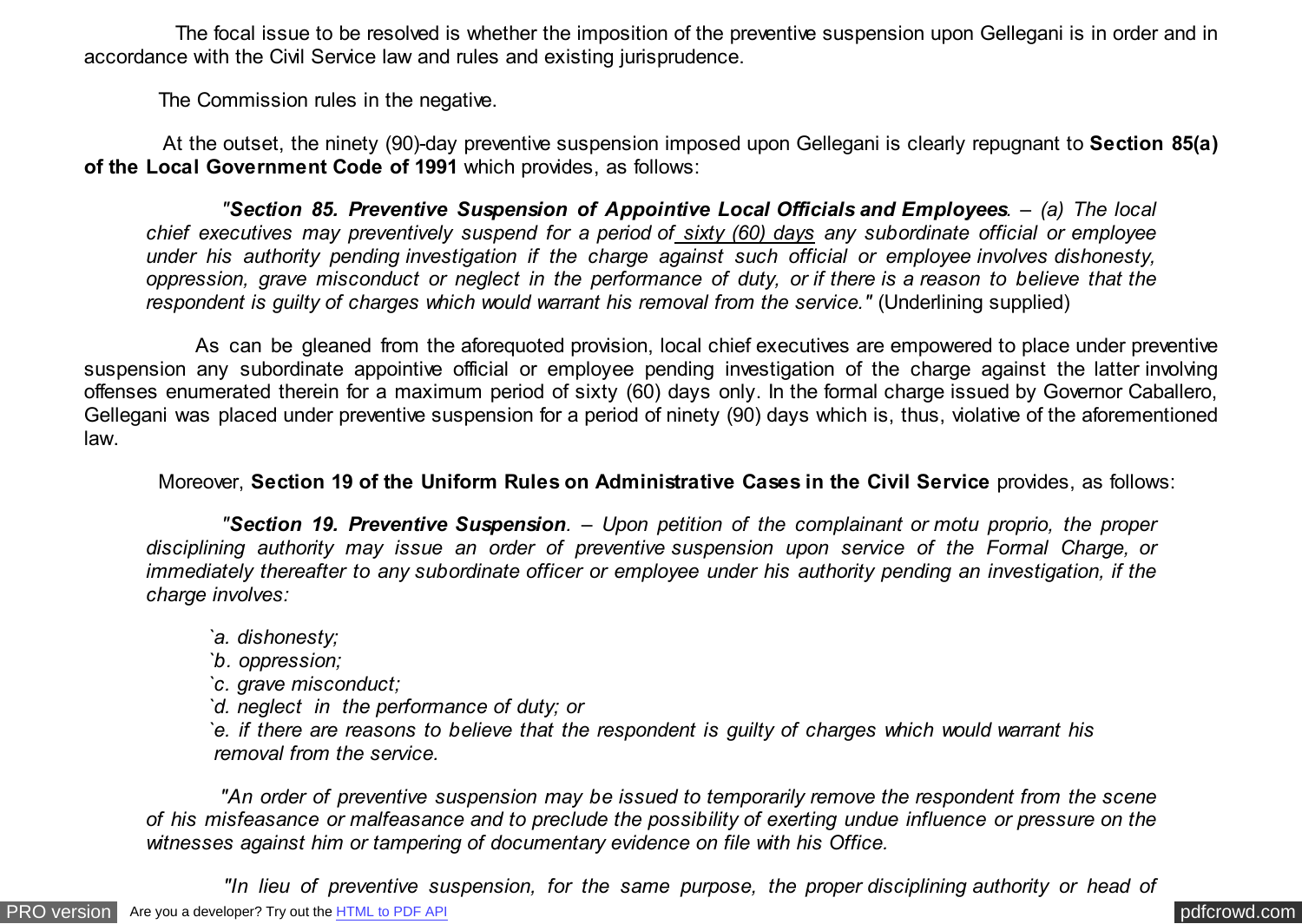*office, may reassign respondent to other unit of the agency during the formal hearings."*

 Apparently, Governor Caballero is banking on the notion, albeit erroneous, that it is mandatory on the part of the disciplining authority to always place an employee charged with any of the offenses enumerated under the aforequoted rule under preventive suspension.

 It bears emphasis that preventive suspension must *"be resorted to with caution taking into consideration the fact that the same (preventive suspension) will entail deprivation of work and salary during the period of suspension"* **(CSC Resolution No. 96-2570 dated April 11, 1996).** Preventive suspension is a remedy resorted to *"to prevent the accused from hampering the normal course of the investigation with his influence and authority over possible witnesses or to keep him off the records and other evidence"* **(Bunye vs. Escareal, 226 SCRA 332, citing Ganzon vs. CA, 200 SCRA 271).**

 There is no dispute that Gellegani was charged with offenses which are among those enumerated in Section 19, *supra.* This alone, however, cannot be used as a basis to preventively suspend her. There must first be a showing that her presence in the workplace may hamper the normal course of the investigation against her or that she may unduly influence or pressure the witnesses or tamper with the pieces of evidence that may be presented against her.

 As records will show, Gellegani was directed to report back to the Office of the Provincial Governor after she completed the personnel audit at the Provincial Health Office so that granting without admitting that her position could have enabled her to exert undue influence over possible witnesses, she could not do so since she was made to work in the Office of the Governor located at the Governor's residence where she was initially tasked to man the garage to monitor the visitors coming to the Governor's residence and later at the house of the Governor itself where she was not given any work. Needless to state, she was far from her official place of business and she performed menial, if not no work at all.

 In sum, there is no showing from the records that Gellegani is in a position to forestall the normal course of the investigation against her. Considering her present state, she could not possibly use her position to harass witnesses or tamper documents and other pieces of evidence that may be offered against her. This being the case, the Commission finds no factual nor legal basis to preventively suspend Gellegani.

 Finally, it bears emphasis that Gellegani's reassignment to the Office of the Governor is tantamount to constructive dismissal when she was tasked to perform menial job at the garage of the Governor's residence. This being so, she should be restored to her position as Human Resource Management Officer IV at the Provincial Capitol. Besides, granting *ex-argumenti* that her reassignment which took effect on July 9, 2001 is indeed in the exigency of the service, she should be restored to her official station at the Capitol by July 10, 2002 or after the lapse of one (1) year considering that this is a case of unconsented reassignment contemplated in **Section 6(a), Rule III of CSC Memorandum Circular No. 40, s. 1998 otherwise known as the Revised Omnibus Rules on Appointments and Other Personnel Actions** which reads, thus:

 *"Section 6. Other Personnel Movements. – x x x*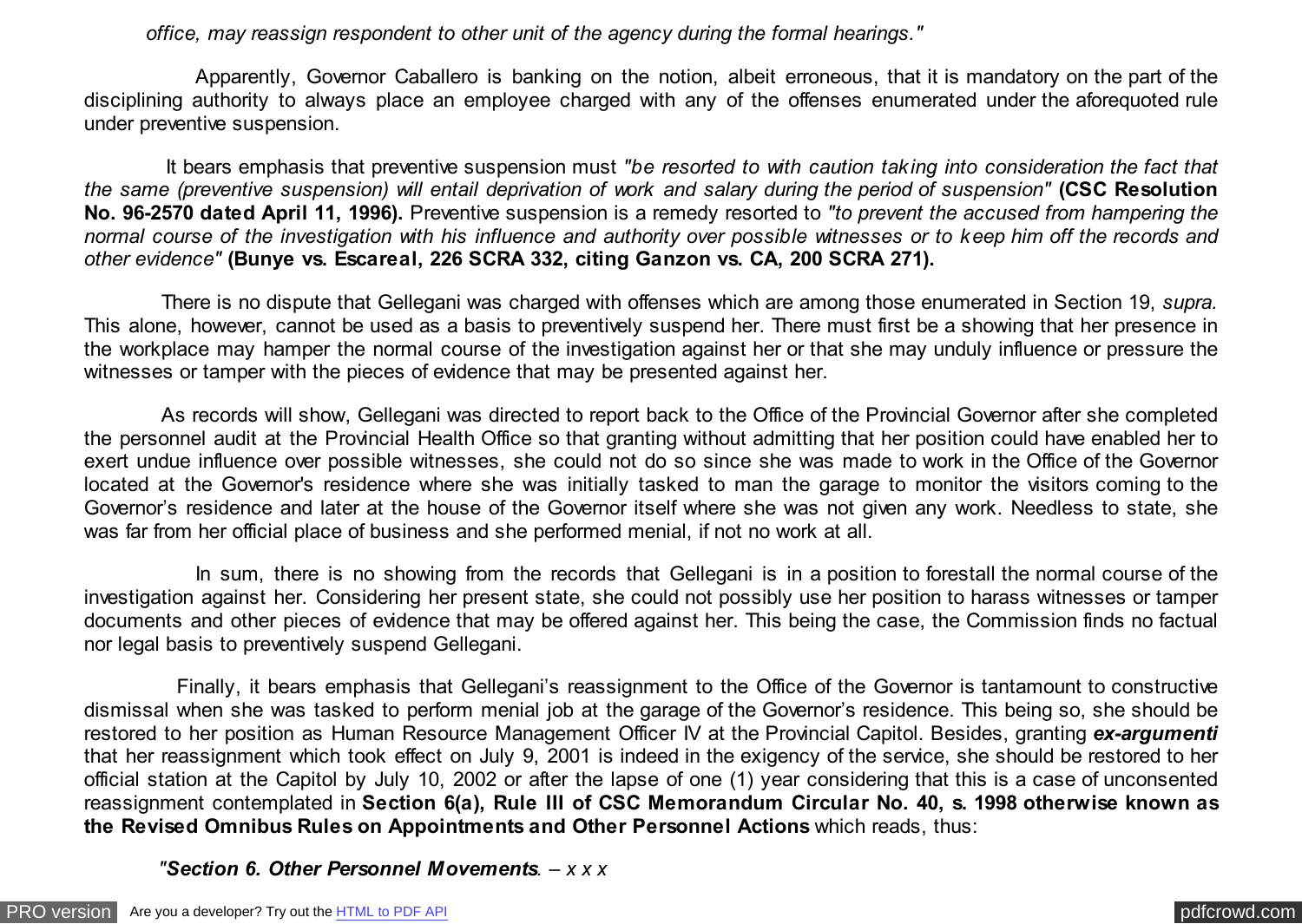*"a. Reassignment – xxx. If reassignment is without the consent of the employee being reassigned it shall be allowed only for a maximum period of one (1) year. x x x*

#### *x x x*

 *"Constructive Dismissal exists when an employee quits his work because of the agency head's unreasonable, humiliating, or demeaning actuations which render continued work impossible. Hence, the employee is deemed to have been illegally dismissed. This may occur although there is no diminution or reduction of salary of the employee. It may be a transfer from a position of dignity to a more servile or menial job."*

 **WHEREFORE,** the appeal of Ma. Cynthia P.A. Gellegani is hereby **GRANTED.** Accordingly, the directive of Governor Jose R. Caballero of Compostela Valley, placing her under preventive suspension for a period not exceeding ninety (90) days, contained in the Formal Charge dated November 22, 2001, is not in order. Moreover, she is entitled to the payment of backwages for the period in excess of the prescribed 60 days.

Quezon City, AUG 05 2002

(Signed) **J. WALDEMAR V. VALMORES** Commissioner

(Signed) **KARINA CONSTANTINO-DAVID** Chairman

> (Signed) **JOSE F. ERESTAIN, JR.** Commissioner

> > Attested by:

(Signed) **ARIEL G. RONQUILLO**